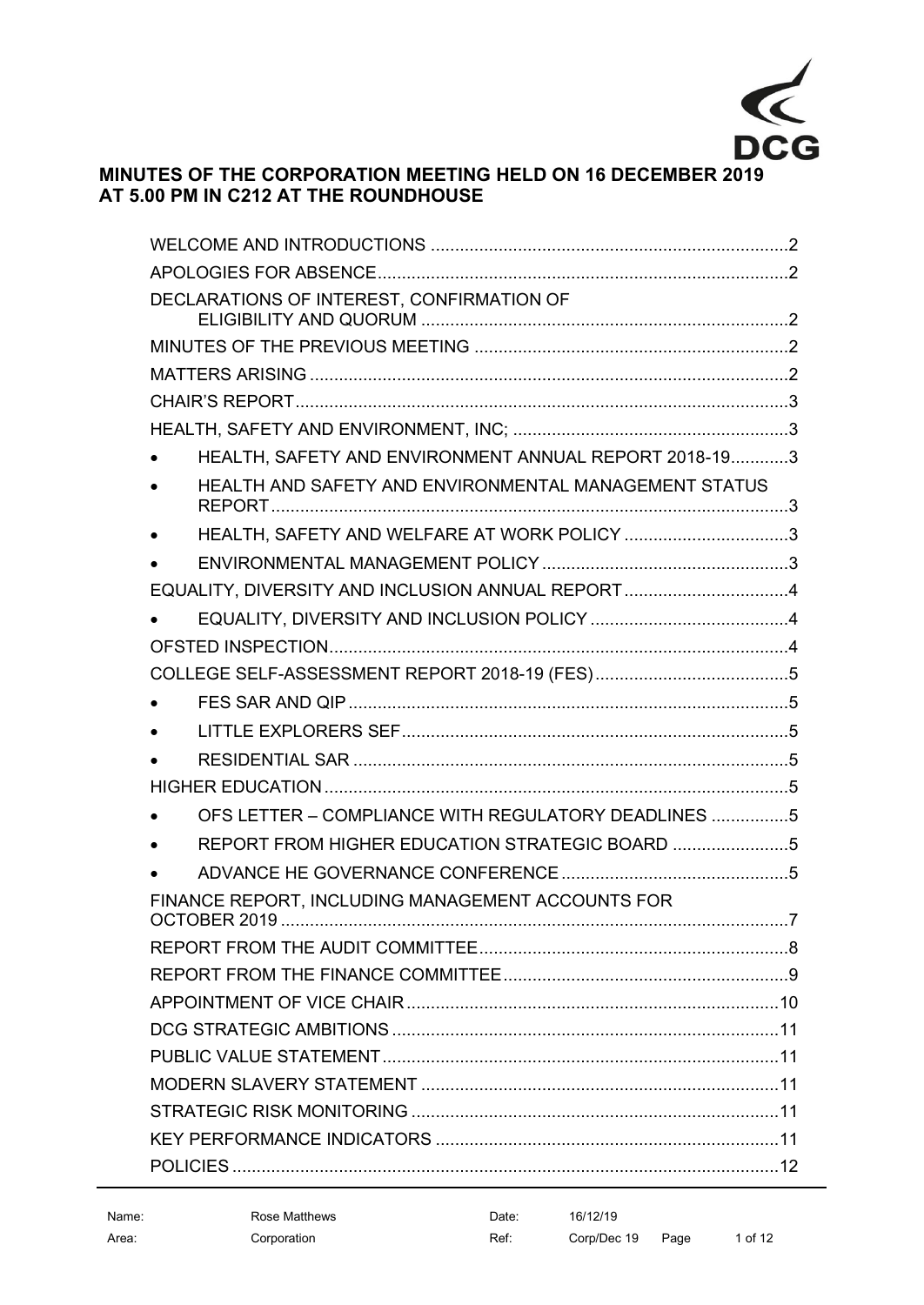

# **MINUTES OF THE CORPORATION MEETING HELD ON MONDAY 16 DECEMBER 2019 AT 5.00 PM IN C212 AT THE ROUNDHOUSE**

Present: Janet Morgan (Chair), Alan Brady, Sue Bradley, John Clay, Hazel Clint, Phil Dover, Stuart Ellis, Mike Kapur, Martyn Marples, Graham Schuhmacher, Kevin Slack, Mandie Stravino

In attendance: Aaron Denton (Minute number 32/19-20 only) Richard Eaton, April Hayhurst, Kate Martin, Heather Simcox, Pam Stanley (Minute number 31/19-20 only), Rose Matthews (Clerk)

<span id="page-1-4"></span><span id="page-1-3"></span><span id="page-1-2"></span><span id="page-1-1"></span><span id="page-1-0"></span>

| <b>PART ONE - GENERAL MINUTES</b> |                                                                                                                                                                                                                       | <b>Action</b> | Date |
|-----------------------------------|-----------------------------------------------------------------------------------------------------------------------------------------------------------------------------------------------------------------------|---------------|------|
| 25/19-20                          | <b>WELCOME AND INTRODUCTIONS</b>                                                                                                                                                                                      |               |      |
|                                   | The Chair welcomed Alan Brady, former Headteacher of<br>Allestree Woodlands School and Stuart Ellis, Chief Engineer -<br>Civil Design and Mechanical Integrity at Rolls Royce, and<br>introductions were carried out. |               |      |
| 26/19-20                          | <b>APOLOGIES FOR ABSENCE</b>                                                                                                                                                                                          |               |      |
|                                   | Apologies for absence were received and accepted from Sagar<br>Johnson and Andrew Cochrane.                                                                                                                           |               |      |
| 27/19-20                          | DECLARATIONS OF INTEREST, CONFIRMATION OF<br><b>ELIGIBILITY AND QUORUM</b>                                                                                                                                            |               |      |
|                                   | All members were eligible and the meeting was quorate.                                                                                                                                                                |               |      |
|                                   | Janet Morgan declared the HMRC work Smith Cooper, a<br>company she was a partner of, had been involved in. She was<br>not directly involved.                                                                          |               |      |
| 28/19-20                          | <b>MINUTES OF THE PREVIOUS MEETING</b>                                                                                                                                                                                |               |      |
|                                   | RESOLVED: The minutes of the meeting held on 21<br>October 2019 were formally approved and signed as a true<br>and accurate record.                                                                                   |               |      |
| 29/19-20                          | <b>MATTERS ARISING</b>                                                                                                                                                                                                |               |      |
| 07/19-20                          | The Standards Committee was cancelled due to the Ofsted<br>Inspection. The Vice Principal would present further analysis<br>on retention strategies at a subsequent Standards Committee<br>meeting.                   |               |      |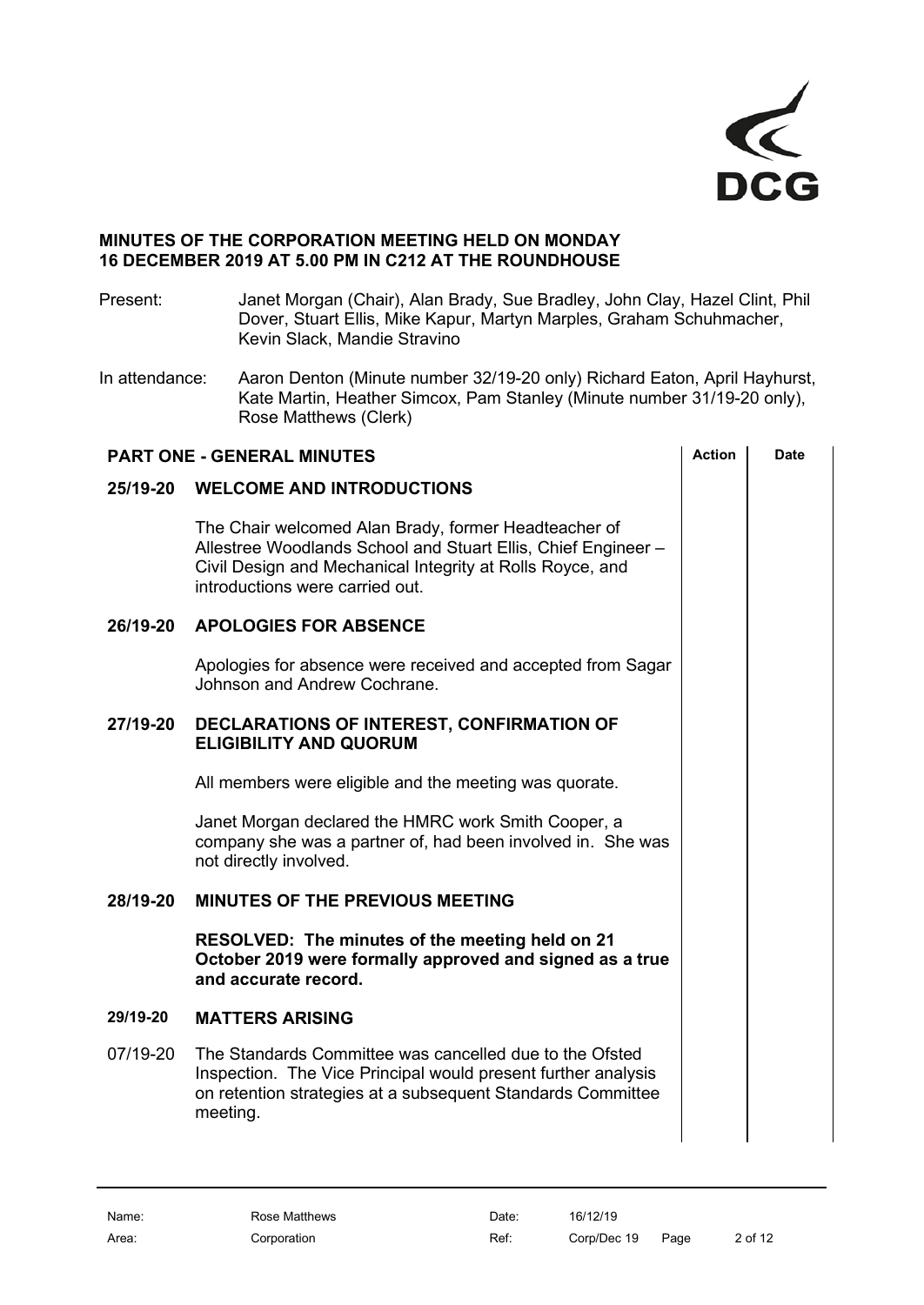09/19-20 The Chair of Audit noted the interest charges had increased and asked the CFO to look at the increase. The CFO had contacted the Chair of Audit direct and discussed.

# **30/19-20 CHAIR'S REPORT**

<span id="page-2-0"></span>A Chair's report had been introduced following a request as part of the self-assessment session at the last meeting.

The Chair provided an overview of events since the last meeting and summarised the agenda for Members.

### **31/19-20 HEALTH, SAFETY AND ENVIRONMENT, INC;**

- <span id="page-2-2"></span><span id="page-2-1"></span>• **HEALTH, SAFETY AND ENVIRONMENT ANNUAL REPORT 2018-19**
- <span id="page-2-3"></span>• **HEALTH AND SAFETY AND ENVIRONMENTAL MANAGEMENT STATUS REPORT**
- <span id="page-2-4"></span>• **HEALTH, SAFETY AND WELFARE AT WORK POLICY**
- <span id="page-2-5"></span>• **ENVIRONMENTAL MANAGEMENT POLICY**

The Environmental Compliance Manager attended the meeting and presented the Health and Safety Annual Report.

The internal audit report had provided substantial assurance with no recommendations.

Environmental management KPIs had been met with challenging KPIs for carbon reduction.

The team continue to work with managers to ensure audits were carried out, which would achieve an average compliance rate of 85%.

Accident reports did remain consistent, with five RIDDORS reported. The Environmental Compliance Manager explained the criteria for reporting RIDDORS.

Work was underway to have an educational visits database in place to manage all visits, at the moment this was a paper based process.

#### **APPROVED: Corporation approved the Health, Safety and Environment Annual Report.**

The Health, Safety and Environment Status Report, summarising achievement towards KPIs, compliance, reporting and effectiveness across the Group in headline areas was shared and discussed. It was brought to the Corporation's attention that since writing the report an occupational health diagnosis had been reported. The HSE had contacted the Group for further information.

The Health, Safety and Welfare at Work Policy and Environmental Management Policy were both presented for annual review with minor revisions.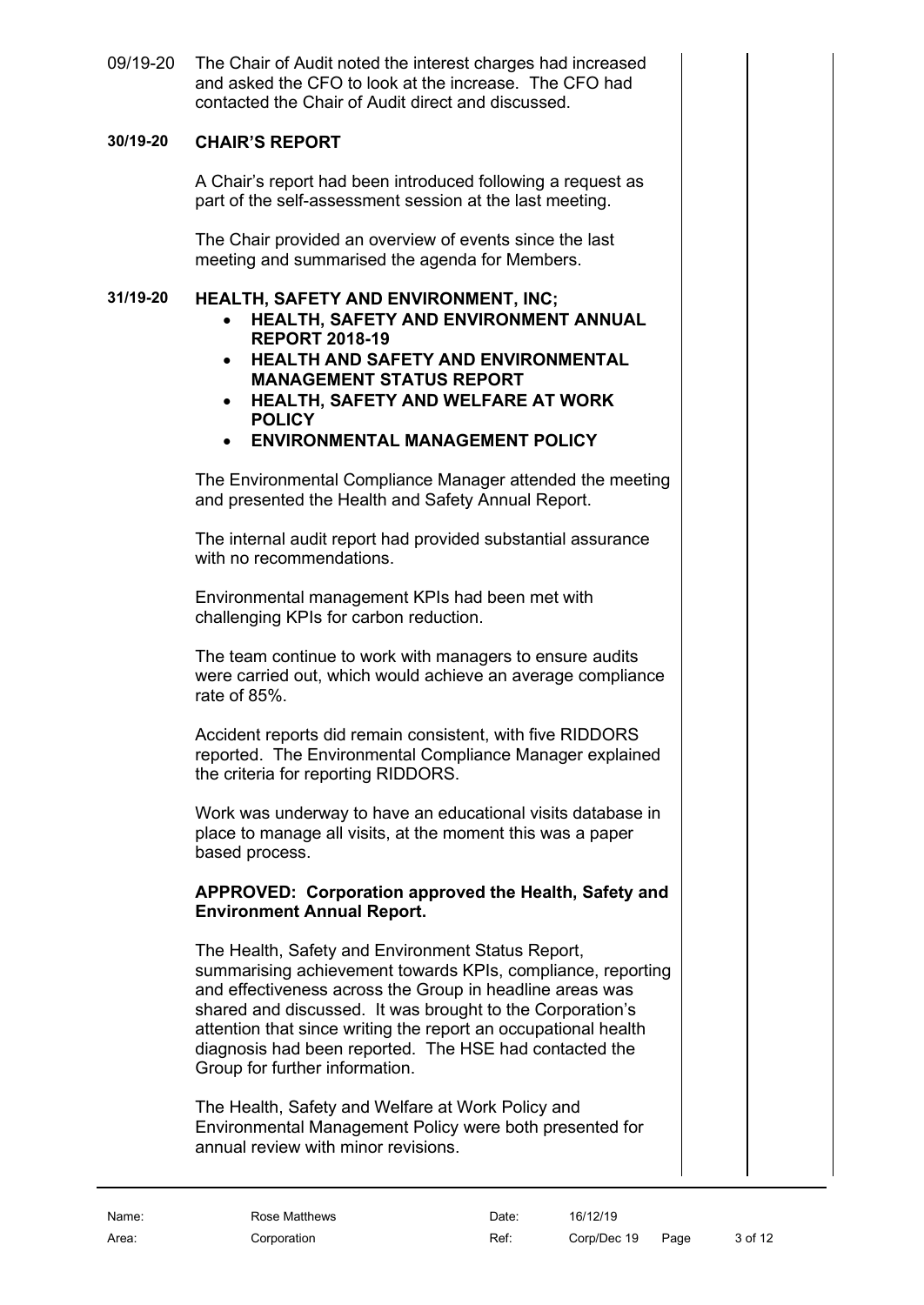<span id="page-3-2"></span><span id="page-3-1"></span><span id="page-3-0"></span>

|          | APPROVED: The Health, Safety and Welfare at Work<br>Policy and Environmental Management Policy were both<br>approved.                                                                                                                                                     |           |          |
|----------|---------------------------------------------------------------------------------------------------------------------------------------------------------------------------------------------------------------------------------------------------------------------------|-----------|----------|
|          | Hazel Clint the Lead Governor for Health and Safety advised<br>she would be meeting the Environmental Compliance Manager<br>the following day and had a lot of information to share.                                                                                      |           |          |
| 32/19-20 | <b>EQUALITY, DIVERSITY AND INCLUSION ANNUAL</b><br><b>REPORT</b><br><b>EQUALITY, DIVERSITY AND INCLUSION POLICY</b><br>$\bullet$                                                                                                                                          |           |          |
|          | The Head Behaviour for Learning delivered the headline<br>information with regard to Equality, Diversity and Inclusion, with<br>full details contained within the Annual Report, covering the<br>employee and student population.                                         |           |          |
|          | Members noted some of the gaps presented were small and<br>the story behind the information highlighting the barriers to<br>learning were important. They said it was key to having the<br>right strategy in place to provide the best opportunities for all<br>students. |           |          |
|          | Hazel Clint raised query with some of the information<br>contained in the report and it was agreed this would be<br>discussed outside of the meeting.                                                                                                                     | HC/<br>AD | 17/12/19 |
|          | APPROVED: The Corporation, subject to the points raised<br>by Hazel Clint, agreed to approve the Equality and<br><b>Diversity Annual Report.</b>                                                                                                                          |           |          |
|          | The Equality, Diversity and Inclusion Policy was presented,<br>which aligned to the Equality Act. It had been created in<br>collaboration with the Trans-community with guidelines<br>included relating to support for looked after people and care<br>support.           |           |          |
|          | APPROVED: The Corporation approved the Equality,<br>Diversity and Inclusion Policy.                                                                                                                                                                                       |           |          |
| 33/19-20 | <b>OFSTED INSPECTION</b>                                                                                                                                                                                                                                                  |           |          |
|          | The Deputy Principal provided an overview of the Ofsted<br>Inspection which took place on $3rd - 5$ December 2019.                                                                                                                                                        |           |          |
|          | The inspectors carried out a deep dive in four areas:                                                                                                                                                                                                                     |           |          |
|          | L3 Study Programmes in Sport<br>٠<br>L2 Study Programmes in Animal Care<br>$\bullet$<br>• Apprenticeships in Construction<br>Adult programmes in Retail and Wholesale                                                                                                     |           |          |
|          | The new style reports are very short and concise and focus on<br>the learner. Key highlights from the report were summarised,<br>along with the areas for improvement.                                                                                                    |           |          |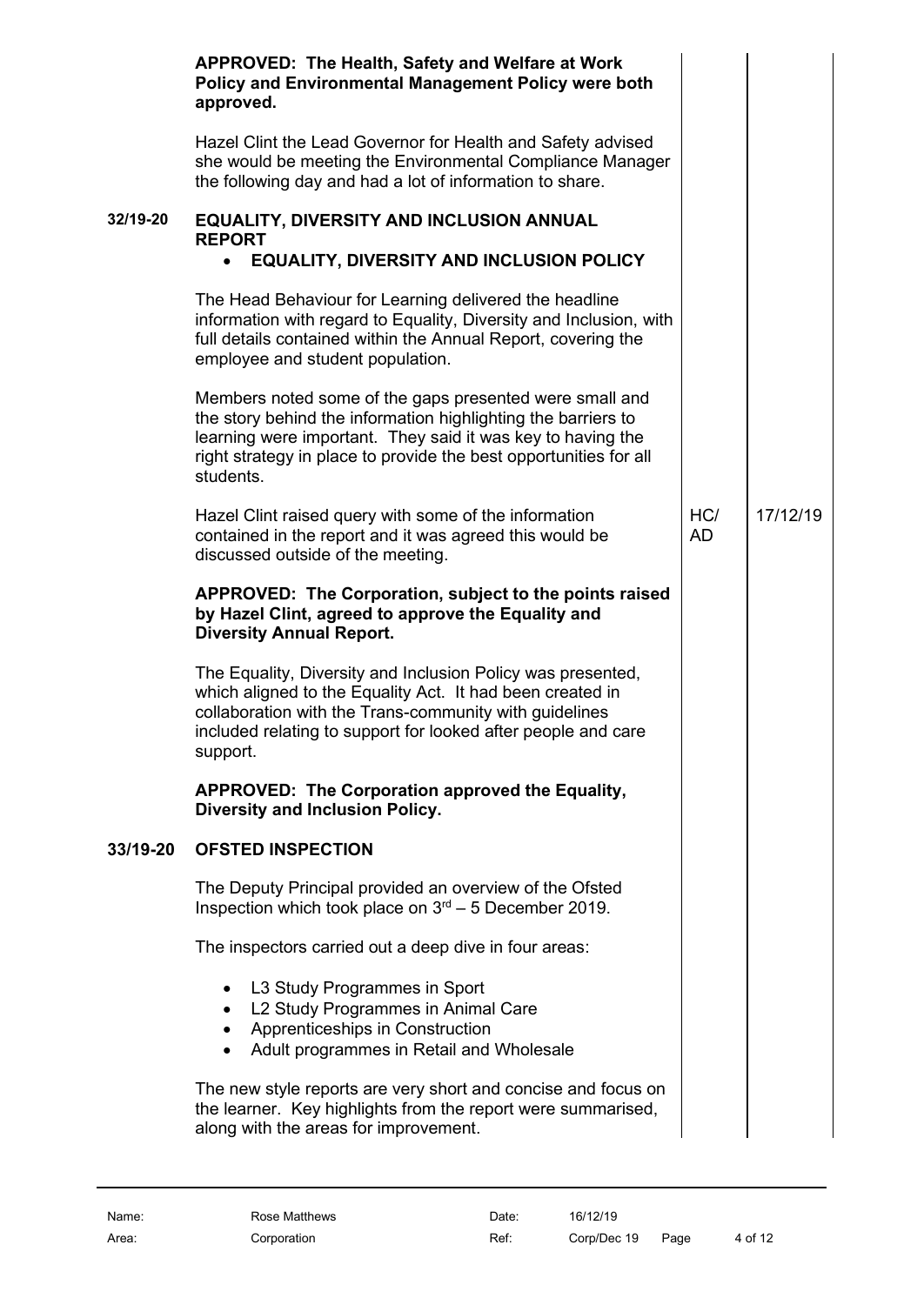<span id="page-4-7"></span><span id="page-4-6"></span><span id="page-4-5"></span><span id="page-4-4"></span><span id="page-4-3"></span><span id="page-4-2"></span><span id="page-4-1"></span><span id="page-4-0"></span>

|          | Members questioned how the deep dives worked. It was<br>explained they focussed on the intent, implement and impact,<br>with much focus on the senior leadership team.                                                                                                                        |           |          |
|----------|-----------------------------------------------------------------------------------------------------------------------------------------------------------------------------------------------------------------------------------------------------------------------------------------------|-----------|----------|
|          | Mike Kapur asked if the Executive recognised the Group in the<br>feedback. The Deputy Chief Executive said the areas for<br>improvement were the ones identified by the inspectors and<br>noted actions had been put in place to address, but the<br>intentions were too early at this point. |           |          |
|          | The Chair noted the inspectors had said some of the areas for<br>improvement were not specific to DCG and were common<br>amongst the sector.                                                                                                                                                  |           |          |
| 34/19-20 | <b>COLLEGE SELF-ASSESSMENT REPORT 2018-19 (FES)</b><br><b>FES SAR AND QIP</b><br>$\bullet$<br><b>LITTLE EXPLORERS SEF</b><br>$\bullet$<br><b>RESIDENTIAL SAR</b><br>$\bullet$                                                                                                                 |           |          |
|          | SAR Validation sessions had taken place in early November,<br>with Members joining the validation panels.                                                                                                                                                                                     |           |          |
|          | The inspection outcome provided assurance the Self-<br>Assessment Report was a fair assessment of the provision,<br>with Ofsted confirming the Grade 2 assessment under the<br>FES.                                                                                                           |           |          |
|          | Little Explorers Nursery self-assessed as Outstanding.<br>Maintaining its Ofsted grading against the Early Years<br>Inspection Framework.                                                                                                                                                     |           |          |
|          | The Residential provision also self-assessed itself as<br>outstanding against the Social Care Framework.                                                                                                                                                                                      |           |          |
|          | It was noted the HE SED would be presented at the next<br>meeting.                                                                                                                                                                                                                            | <b>KM</b> | 25/02/20 |
|          | APPROVED: Members reviewed the reports and following<br>discussion agreed to approve the FES SAR, Little<br><b>Explorers SEF and Residential SAR.</b>                                                                                                                                         |           |          |
| 35/19-20 | <b>HIGHER EDUCATION</b><br>OFS LETTER - COMPLIANCE WITH REGULATORY<br><b>DEADLINES</b><br><b>REPORT FROM HIGHER EDUCATION STRATEGIC</b><br><b>BOARD</b><br><b>ADVANCE HE GOVERNANCE CONFERENCE</b><br>$\bullet$                                                                               |           |          |
|          | Members discussed the letter which had been received by the<br>Corporation Chair regarding compliance with regulatory<br>deadlines from the Office for Students.                                                                                                                              |           |          |
|          | The letter indicated three instances whereby the Group had<br>failed to complete the regulatory requirements on time.                                                                                                                                                                         |           |          |
|          | Members noted this was the first year the Office for Students<br>had operated and certain processes and procedures had                                                                                                                                                                        |           |          |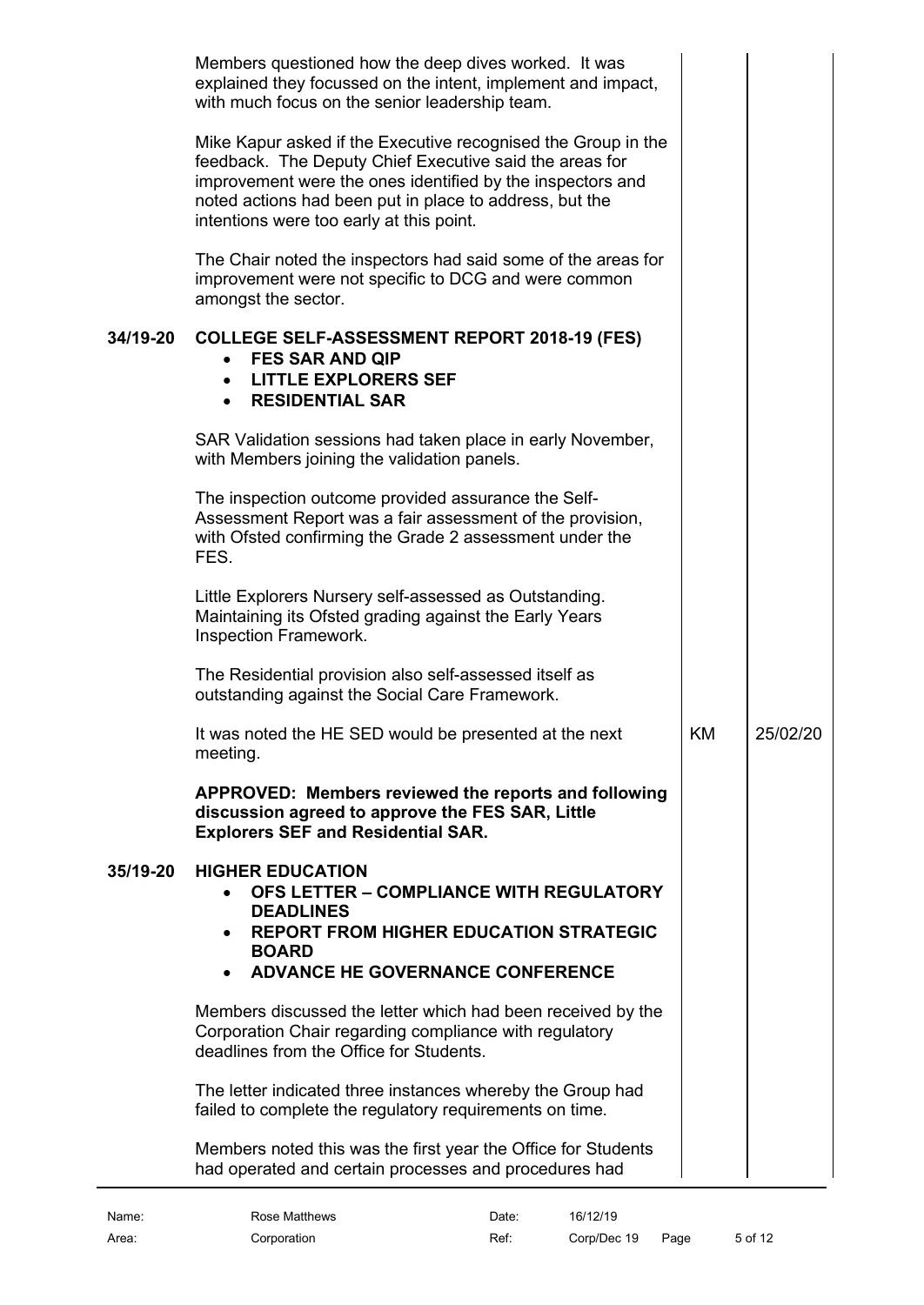| changed as a result. Colleges were being treated in the same<br>way as universities in terms of compliance despite the lower<br>amount of students. The CFO presented a report outlining the<br>reason for the missed deadlines:                                                                                                                                                                                          |           |          |
|---------------------------------------------------------------------------------------------------------------------------------------------------------------------------------------------------------------------------------------------------------------------------------------------------------------------------------------------------------------------------------------------------------------------------|-----------|----------|
| Payment of OFS Registration Fees - The OFS do not issue an<br>invoice for payment of fees. The Group pay on receipt of an<br>invoice and as such the deadline for payment was missed.<br>This has been scheduled annually for June each year moving<br>forward.                                                                                                                                                           |           |          |
| Payment of Fees to the Designated Quality Body - The invoice<br>was received but went to the curriculum area. The invoice was<br>paid but later in September. This was also now scheduled for<br>payment in June annually.                                                                                                                                                                                                |           |          |
| Submission of Unistat return - Technical access led to the<br>delay in submission. The submission was been scheduled to<br>be submitted much earlier.                                                                                                                                                                                                                                                                     |           |          |
| Members noted Higher Education was a small but important<br>element of the Group's business.                                                                                                                                                                                                                                                                                                                              |           |          |
| It was pointed out that other institutions had missed the<br>deadlines.                                                                                                                                                                                                                                                                                                                                                   |           |          |
| Members were also made aware the OFS had asked for<br>additional assurance on the Financial Statements. They did<br>not wish to rely on the Group's regularity audit and requested<br>from 2019-20 financial statements to comply with their<br>additional requirements.                                                                                                                                                  |           |          |
| The Chief Executive added that at a recent 'OfS - briefing for<br>accountable officers', which she attended, the OfS [Head of<br>Monitoring and Intervention], when challenged, made no<br>apology for the letter and reiterated that as the regulator for<br>higher education, the OfS would continue to inform governing<br>bodies of any breaches [relating to conditions of registration]<br>and/or missed deadlines. |           |          |
| In response to Martyn Marple's query regarding the long-term<br>strategy for HE in FE, MJS reminded governors of her<br>involvement (as the FE representative) in the OFS board<br>member recruitment process and the subsequent and<br>deliberate appointment of an FE Principal [from Leicester<br>College] to the OfS board.                                                                                           |           |          |
| Members felt strongly that as a significant number of providers<br>[222] missed at least one deadline, the OfS should also review<br>the effectiveness of its communication/processes.                                                                                                                                                                                                                                    |           |          |
| The CFO agreed to write to the OFS to follow up and request a<br>list of key deadlines.                                                                                                                                                                                                                                                                                                                                   | <b>RE</b> | 29/02/20 |
|                                                                                                                                                                                                                                                                                                                                                                                                                           |           |          |
|                                                                                                                                                                                                                                                                                                                                                                                                                           |           |          |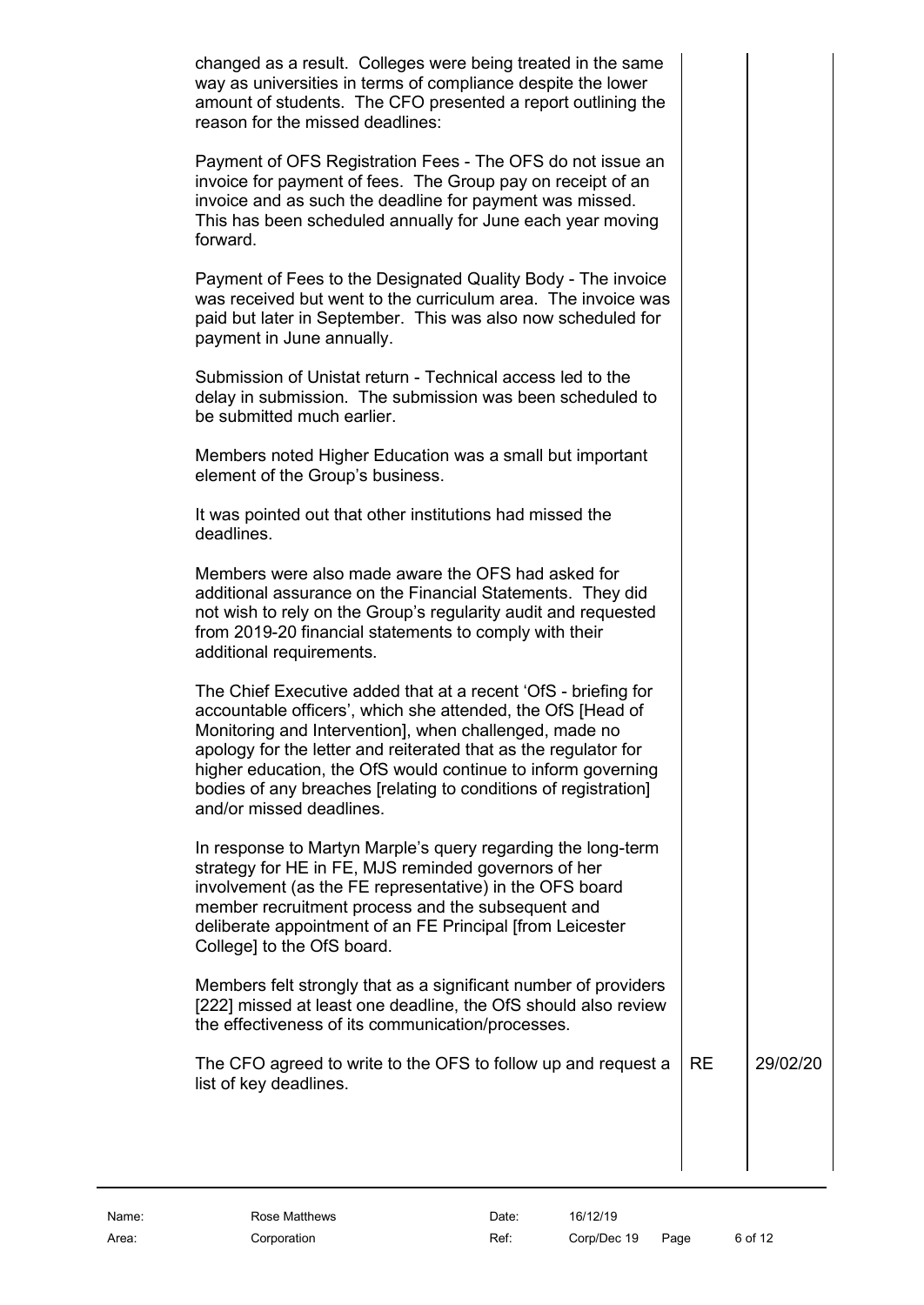# **Report from Higher Education Strategic Board**

The Chair of the Higher Education Strategic Board provided an overview of the meeting held on 21 October.

The meeting cycle did not align to the self-evaluation process and further work was being carried out on the SED ahead of finalising.

The HE Director provided a useful update on teacher professional development and the FHEA fellowship.

An update was provided on the Open University partnership, relating to costs and recent challenges.

Work was underway on further changes to the Access and Participation Plan.

# **Advance HE Governance Conference**

The Clerk provided feedback from the Conference held on 28 November 2019.

It was made clear the OFS focus on the student, not the provider. The OFS would advise on the outcome it required, but this could be achieved in a number of ways. The core OFS approach should be followed through its guidelines, which would be achievable through a clear decision-making process and transparency.

University Chairs at the event asked for a list of compliance requirements from the OFS.

A further session indicated the Higher Education Code of Governance was undergoing a review and following consultation likely to be finalised mid-2020.

# **36/19-20 FINANCE REPORT, INCLUDING MANAGEMENT ACCOUNTS FOR OCTOBER 2019**

<span id="page-6-0"></span>The CFO provided a summary of the October Management Accounts.

Work was underway on updating learner records for 2019-20 following the P3 ILR submission. This had been complicated due to issues with the funding software provided by the ESFA. The R04 submission would reflect a more accurate picture. AEB enrolments continue with National Retail, ESOL etc.

A request had been submitted to the ESFA for in-year growth funding as there were currently 124 learners in the lagged methodology. Outside of this DCG could incur extra delivery costs as a result.

The former Government did agree to a funding increase in the base rate for 2021 of 8%, which should increase the funding allocation.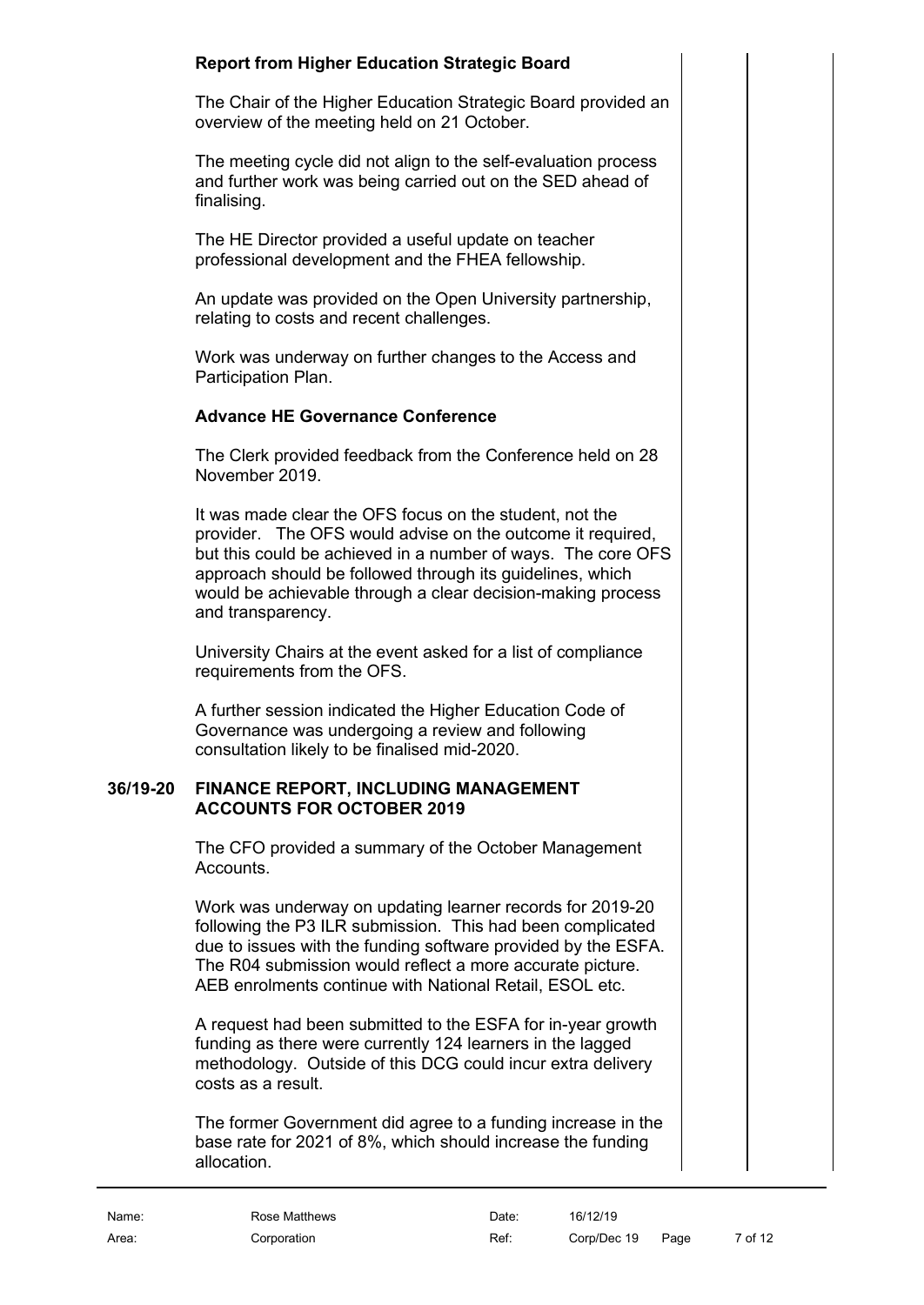The period 4 report was awaited, but indications looked to be close to an income of £4.4 against a budgeted target of £6.4m. The Deputy Principal talked through pending business to achieve the target. Stuart Ellis questioned the likelihood of achieving this, but was informed there was no concern at present with achieving the target.

Corporation approval was sought (due to the size of the contract) to proceed with the re-tender process for Security Services.

**APPROVED: The Corporation approved the tender process for the contract for the provision of mobile and static manned security services.**

# **37/19-20 REPORT FROM THE AUDIT COMMITTEE**

<span id="page-7-0"></span>The Audit Committee Chair presented the report following the meeting held on 26 November 2019.

The External Auditors presented their final report, there were no modifications and they made an unqualified opinion.

One internal audit visit relating to HR and Payroll had taken place, with the full report presented at the next Audit Committee meeting.

The ESFA Self-Assessment Questionnaire had been presented to and discussed by the Committee.

The Audit Committee Annual Report for 2018-19 was presented to the Corporation, providing assurance and evidencing the Group had an adequate and effective assurance framework in place.

The Risk Management Annual Report was received and discussed.

The Committee recommended the subsidiary accounts for MBS Ltd for approval, which had been approved at the MBS AGM. MBS reflected the Roundhouse Events business, which generated a surplus of £33K, and had been gift aided back into the Group.

DCG Services Ltd had previously been a dormant company (Corporate College Ltd) but now reflected the cleaning provision which moved in-house earlier in the year. These had been approved at the DCG Services AGM.

The Chair of Audit Committee provided a summary of the Group's income and expenditure.

The Group's expenditure income showed a deficit of £2.4m. compared with the prior year deficit of £3.1m.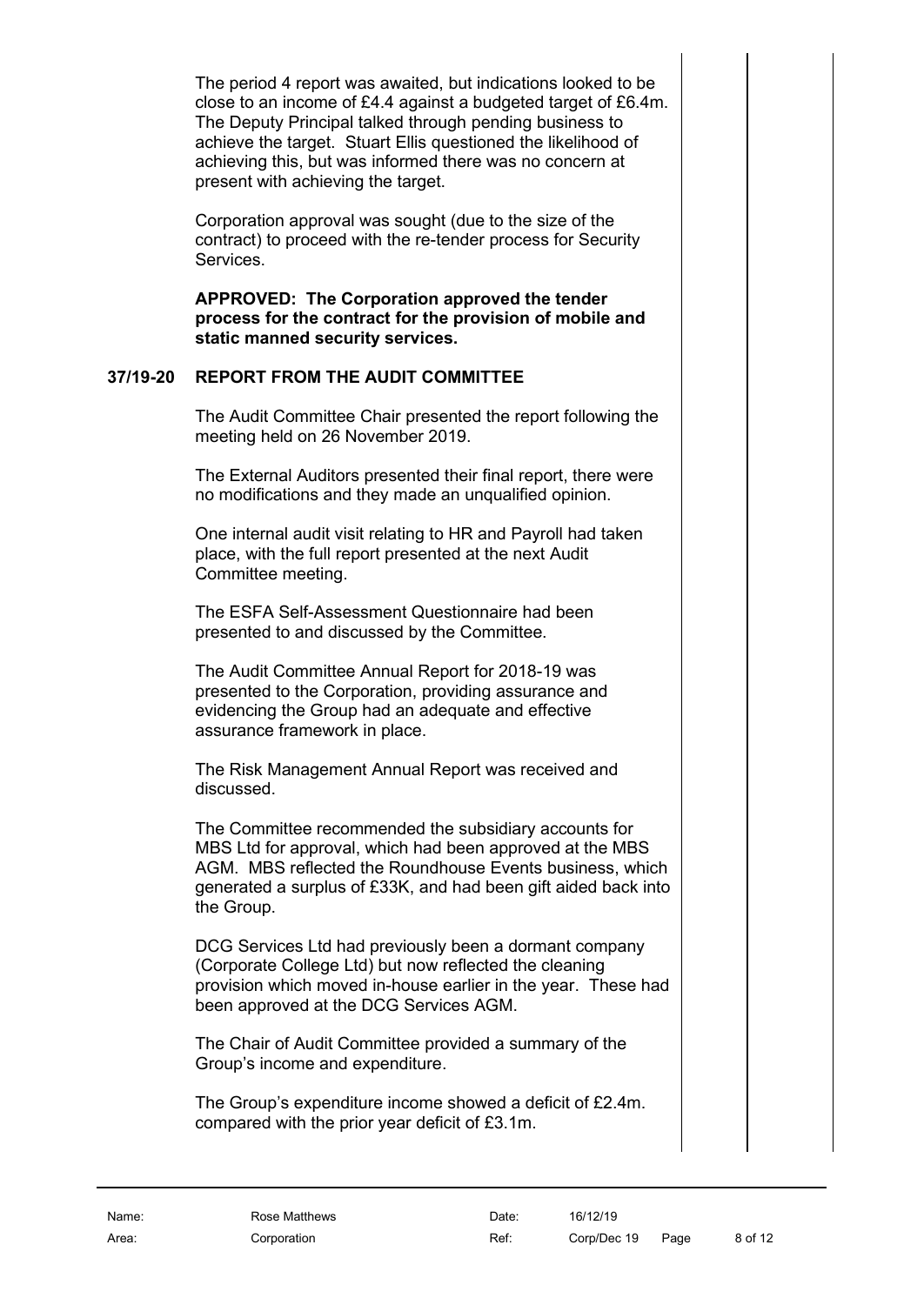The total comprehensive income for the year shows a deficit of £20m, which was mainly due to pension adjustments.

Net assets were at £35m, but showed a strong balance sheet with borrowings just over £3.1m. The cashflow forecast took the Group to the end of July and still showed a positive cash position.

**APPROVED: The Corporation approved the Financial Statements for 2018-19 which had been recommended by the Audit Committee at its meeting on 26 November 2019.**

**APPROVED: The Corporation approved the Financial Statements DCG Services Limited and MBS Ltd which had been approved at their respective AGMs.**

# **38/19-20 REPORT FROM THE FINANCE COMMITTEE**

<span id="page-8-0"></span>Martyn Marples provided a verbal report on the inquorate Finance Committee meeting held on 11 December 2019. Due to a last minute apology the meeting had gone ahead, however, no decisions could be made.

The Terms of Reference were reviewed with no changes made. However, a further review would take place following an internal audit review in March 2020.

# **APPROVED: The Corporation approved the Terms of Reference for the Finance Committee.**

The ESFA Financial Plan letter and dashboard had been reviewed by the Committee and confirmed good financial health for 2018-19 and for 2019-20 based on the financial forecast.

Following a successful bid for funding towards T Levels (50%), a report summarising the T Level Capital Project was presented, seeking approval for five capital projects, with the detail contained within the report.

Members discussed the financial impact and were satisfied with the proposal.

### **APPROVED: The Corporation approved the T Levels Capital Project, noting the details contained within the report.**

It was noted the Group had been in the regrettable position whereby they had been unable to offer a pay award or increment for a number of years. The CFO put forward options for a pay award.

The Deputy CEO explained the Group had gone many years without making a pay award or paying increments and the Group were conscious they were not paying employees competitive rates of pay. The Group were finding it increasingly difficult to maintain morale. Members heard the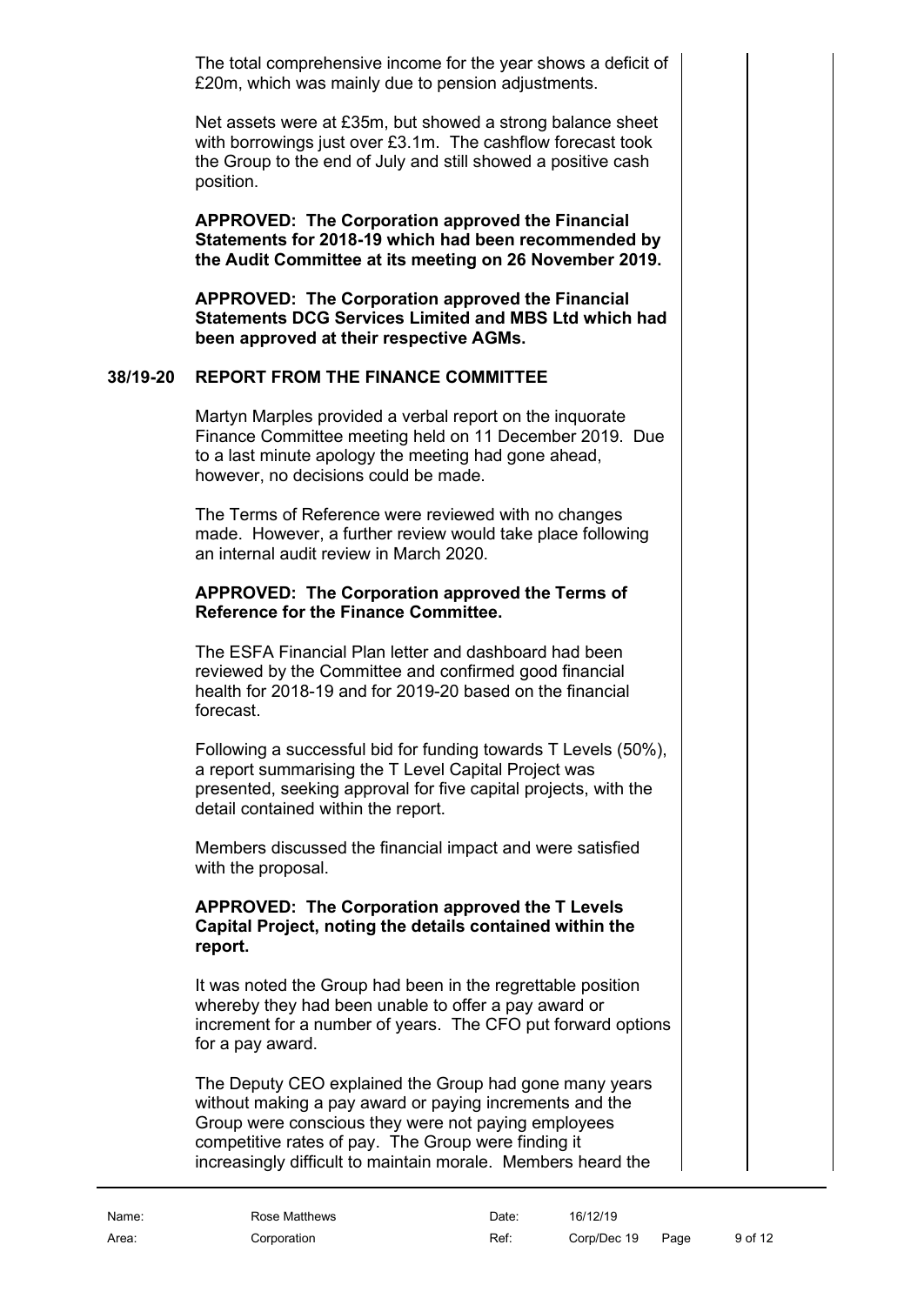Group faced an issue with retaining existing employees, but also recruiting into FE when where was a disparity with the pay grades offered in schools.

Alan Brady asked for clarification regarding the last pay award; the Chief Executive confirmed that a 0.5% cost of living award was approved by governors following the previous [good with outstanding features] Ofsted outcome in March 2016 and stated the Executive Team's recommendation that both the budgeted cost of living and incremental pay awards be made to all staff, payable from April 2020. The Chief Executive reiterated that the current pay situation was impacting negatively on the good will, retention and recruitment of good staff, essential for the provision of excellent education, exceptional student support and effective corporate services.

Following a discussion regarding the affordability of the pay award the Chief Executive confirmed that, if the recommendation was accepted, the Executive team would focus on maximising income and reducing costs in order to protect the EBITDA, cash flow and in turn the 'good' ESFA score card rating.

Kevin Slack asked if 1% would resolve the issue and John Clay responded that employees were leaving FE to move into schools and during the 8-year period the Group had achieved two good Ofsted grades. He said anything would be welcome and 1% was better than no offer.

The Chair explained some harsh decisions had been made to retain the financial position of the Group and noted that some other colleges that had made increases were now in financial difficulty. She said as a Board they would have liked to have offered more, but were not a position to offer any more at this stage.

### **APPROVED: The Corporation approved the pay award offer of 1% from 1 April 2020 and to pay increments from 1 April 2020.**

The Pensions Discretionary Statement was presented, based on the Derbyshire County Council's exemplar discretions template. It was proposed to adopt al standard discretions.

**APPROVED: Following discussion the Corporation approved the proposed Pensions Discretionary Statement.**

# **39/19-20 APPOINTMENT OF VICE CHAIR**

<span id="page-9-0"></span>The Clerk had e-mailed all Board Members following the request for Expressions of Interest for the position of Vice Chair at the last meeting.

Phil Dover had expressed an interest in the position. The Clerk had e-mailed Members electronically and the proposal had been seconded.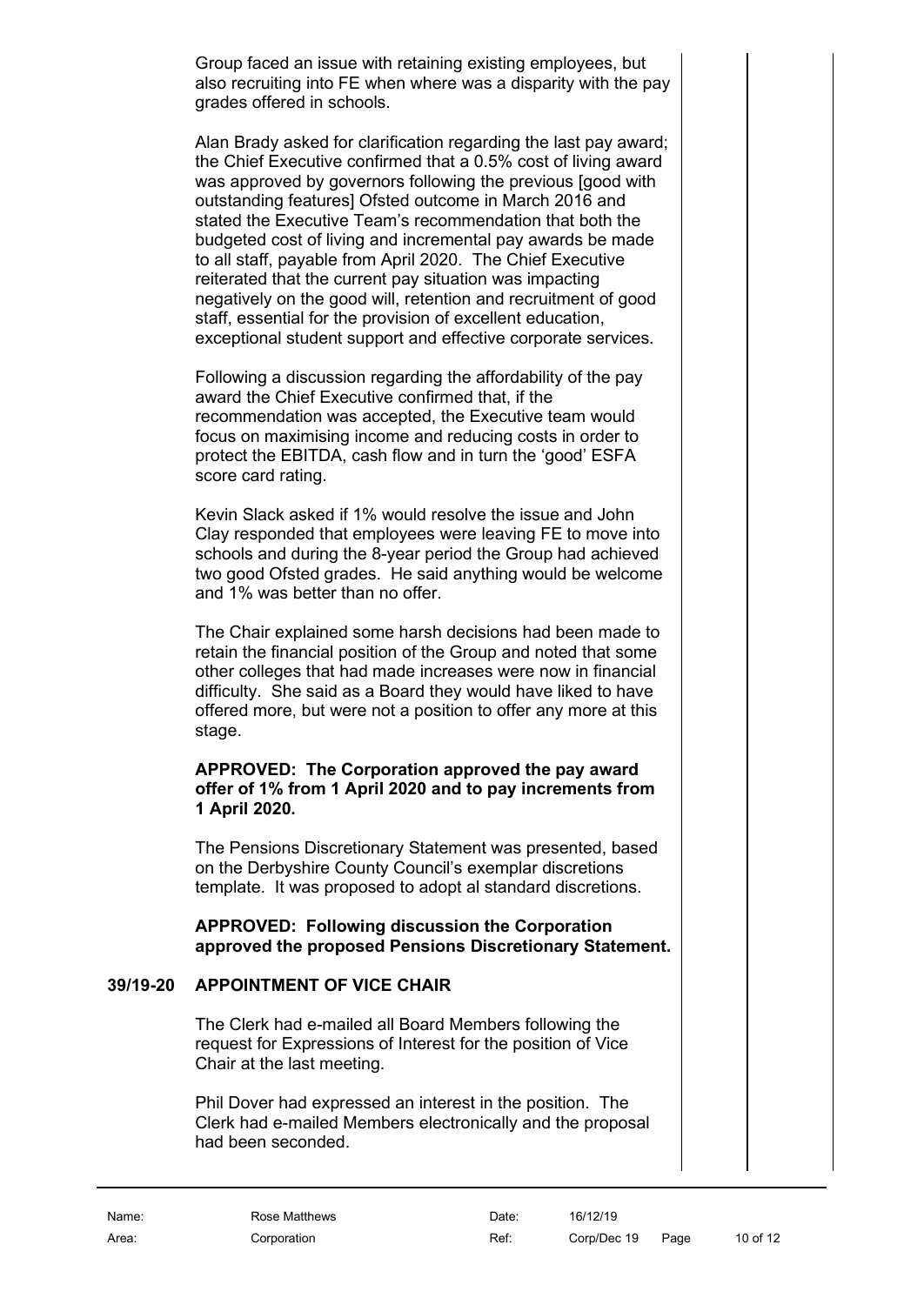**APPROVED: The Corporation approved the appointment of Phil Dover as Vice Chair of the Corporation with immediate effect.** 

# **40/19-20 DCG STRATEGIC AMBITIONS**

<span id="page-10-0"></span>The Deputy Chief Executive presented the draft Strategic Ambitions for 2020-2025.

This commenced with the Corporation's strategic planning event in September. Consultation with stakeholders, employers and students had taken place with feedback incorporated.

**APPROVED: The Corporation approved the Strategic Ambitions for 2020-2025.**

#### **41/19-20 PUBLIC VALUE STATEMENT**

<span id="page-10-1"></span>An annual review of the Public Value statement had been undertaken, with minor additions highlighted.

**APPROVED: The Public Value Statement for 2019 was approved by the Corporation.** 

### **42/19-20 MODERN SLAVERY STATEMENT**

<span id="page-10-2"></span>The Modern Slavery Statement was presented to the Corporation following an annual review for approval.

The statement included the addition of DCG Services Limited which covered the provision of cleaning services and a breakdown of figures for 2018-19.

**APPROVED: The Modern Slavery Statement for 2019 was approved and the Chair signed the Statement prior to publication.**

# **43/19-20 STRATEGIC RISK MONITORING**

<span id="page-10-3"></span>Members received the Strategic Risk Monitoring Report which provided an update on high priority risks identified on the Risk Register and a summary of current litigation being taken against the Group.

This had been reviewed in detail at the Audit Committee.

# **44/19-20 KEY PERFORMANCE INDICATORS**

<span id="page-10-4"></span>The Deputy Chief Executive shared the Key Performance Indicators.

She expressed disappointment with the 88% actual to-date for 16-18 CBL. Attendance was an improvement on last year and some areas significantly better.

The areas with particularly poor attendance were discussed.